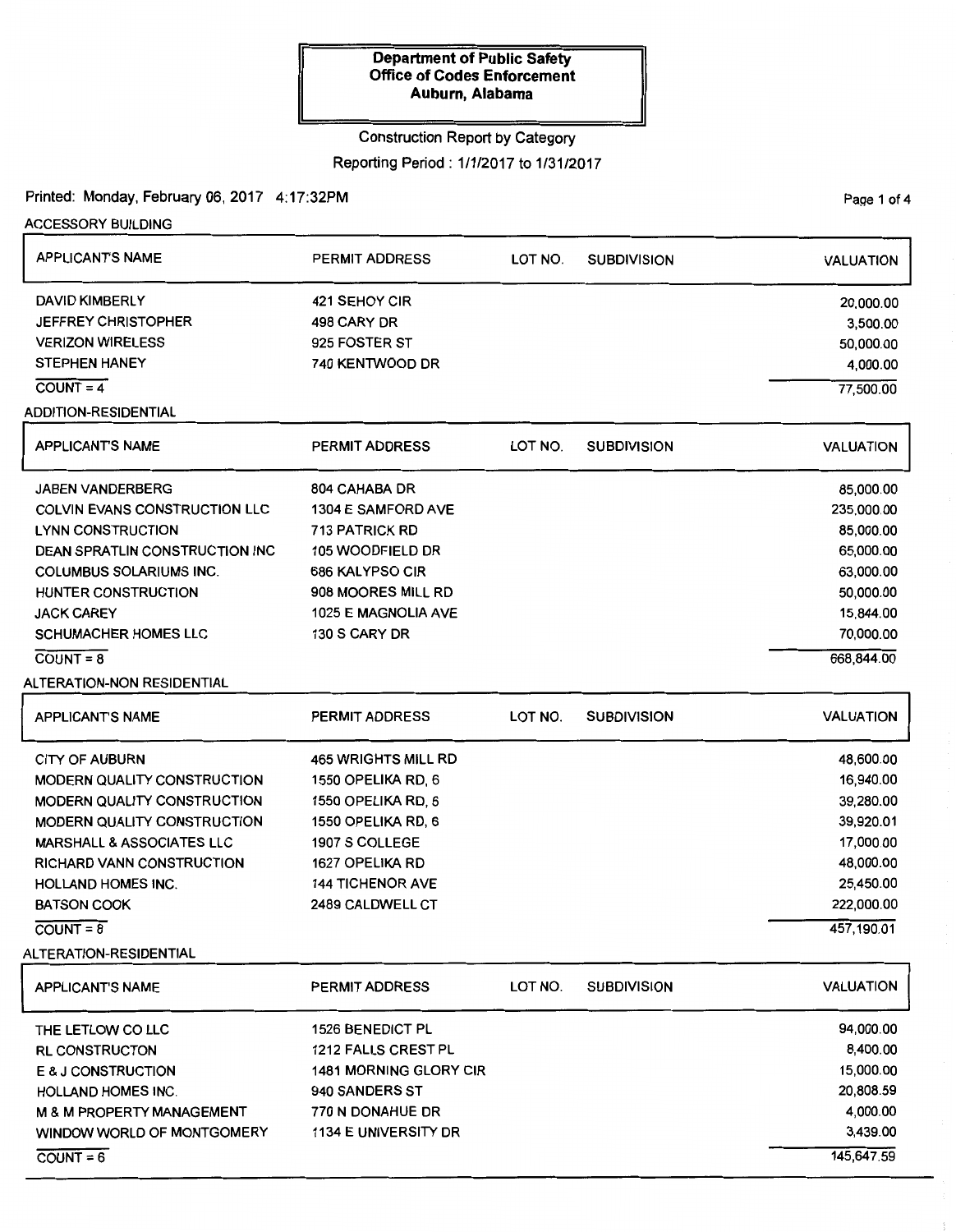### Construction Report by Category

Reporting Period: 1/1/2017 to 1/31/2017

Printed: Monday, February 06, 2017 4:17:32PM

### AMUSEMENT/SOCIAURECREATIONAL

| <b>APPLICANT'S NAME</b>        | <b>PERMIT ADDRESS</b>      | LOT NO. | <b>SUBDIVISION</b> | <b>VALUATION</b> |
|--------------------------------|----------------------------|---------|--------------------|------------------|
| THE BACKYARD EXPERIENCE        | 895 DAKOTA DR              |         |                    | 61,350.00        |
| THE BACKYARD EXPERIENCE        | 2217 HERITAGE RIDGE LN     |         |                    | 22,000.00        |
| THE BACKYARD EXPERIENCE        | 521 N COLLEGE ST           |         |                    | 48,000.00        |
| $CQUNT = 3$                    |                            |         |                    | 131,350.00       |
| OTHER NON-HOUSEKEEPING SHELTER |                            |         |                    |                  |
| <b>APPLICANT'S NAME</b>        | <b>PERMIT ADDRESS</b>      | LOT NO. | <b>SUBDIVISION</b> | <b>VALUATION</b> |
| <b>STEPHEN BENSON</b>          | 1671 SHUG JORDAN PKWY      |         |                    | 429,237.00       |
| $COUNT = 1$                    |                            |         |                    | 429,237.00       |
| ROOFING-RESIDENTIAL            |                            |         |                    |                  |
| <b>APPLICANT'S NAME</b>        | <b>PERMIT ADDRESS</b>      | LOT NO. | <b>SUBDIVISION</b> | <b>VALUATION</b> |
| <b>TRIPLE B CONSTRUCTION</b>   | 1682 S CAMDEN CT           |         |                    | 7,497.60         |
| APEX ROOFING AND RESTORATION   | 1870 HILTON CT             |         |                    | 6,000.00         |
| APEX ROOFING AND RESTORATION   | <b>1855 AMBERTON CT</b>    |         |                    | 5,055.57         |
| APEX ROOFING AND RESTORATION   | 2177 MT VERNON LN          |         |                    | 9,281.00         |
| <b>SUPERIOR ROOFING</b>        | 371 RED OAK CT             |         |                    | 18,840.00        |
| APEX ROOFING AND RESTORATION   | <b>1855 AMBERTON CT</b>    |         |                    | 5,055.57         |
| APEX ROOFING AND RESTORATION   | <b>1935 WATERCREST DR</b>  |         |                    | 3,648.86         |
| APEX ROOFING AND RESTORATION   | <b>2248 BARRINGTON CT</b>  |         |                    | 6,323.16         |
| APEX ROOFING AND RESTORATION   | 2231 WATERCREST DR         |         |                    | 8,603.35         |
| APEX ROOFING AND RESTORATION   | <b>185 ASHETON LN</b>      |         |                    | 8,457.10         |
| <b>SUPERIOR ROOFING</b>        | 417 E THACH AVE            |         |                    | 6,500.00         |
| HAYLEY-FREEMAN CONST CO        | <b>482 E UNIVERSITY DR</b> |         |                    | 20,000.00        |
| <b>HOLLAND HOMES INC.</b>      | 702 E THACH AVE            |         |                    | 4,284.00         |
| <b>MCCRORY CONTRACTING</b>     | <b>519 BRENTON CT</b>      |         |                    | 9,100.00         |
| APEX ROOFING AND RESTORATION   | 1725 LAUREN LN             |         |                    | 5,076.64         |
| $COUNT = 15$                   |                            |         |                    | 123,722.85       |

PaQe 2 of 4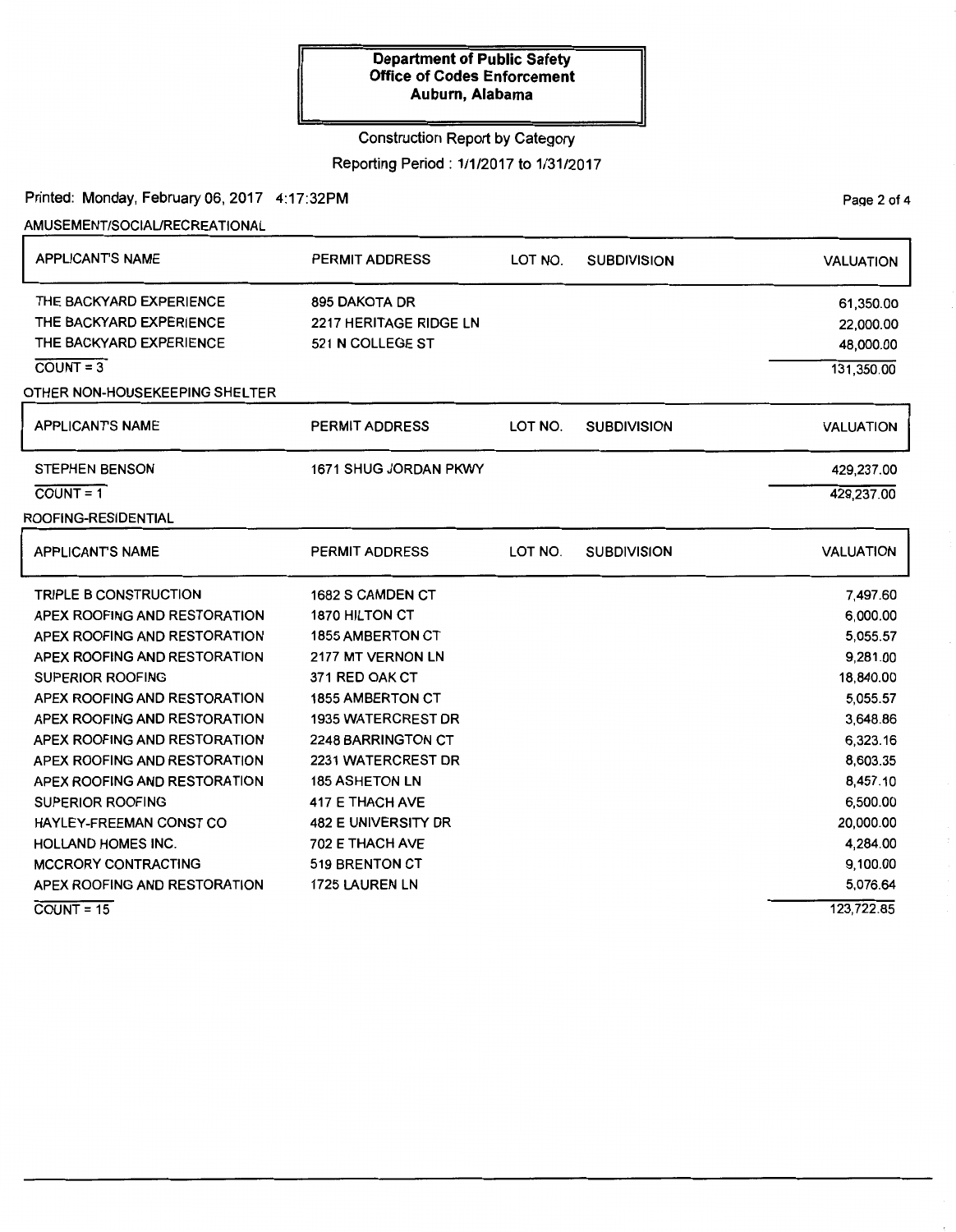### Construction Report by Category

Reporting Period: 1/1/2017 to 1/31/2017

# Printed: Monday, February 06, 2017 4:17:32PM **Page 3 of 4** and 2018 12:00 and 2019 12:00 Page 3 of 4

### SINGLE FAMILY HOUSE-DETACHED

| <b>APPLICANT'S NAME</b>            | PERMIT ADDRESS                             | LOT NO.          | <b>SUBDIVISION</b>           | <b>VALUATION</b> |
|------------------------------------|--------------------------------------------|------------------|------------------------------|------------------|
| <b>SWC CONSTRUCTION</b>            | 1799 KENAI PASS                            | 200              | <b>SOLAMERE</b>              | 302,456.54       |
| <b>SWC CONSTRUCTION</b>            | 309 YUKON DR                               | 198              | <b>SOLAMERE</b>              | 296,239.04       |
| <b>SWC CONSTRUCTION</b>            | 1771 KENAI PASS                            | 207              | <b>SOLAMERE</b>              | 302,456.54       |
| DILWORTH DEVELOPMENT               | 731 PETRIE RD                              | 10               | <b>CARY WOODS</b>            | 315,714.18       |
| <b>HOLLAND HOMES INC.</b>          | 3960 COTTON VALLEY LN                      | 1                | <b>COTTON VALLEY</b>         | 304,039.00       |
| DILWORTH DEVELOPMENT               | 1430 PING CT                               | 275              | YARBROUGH FARMS PINE VALLEY  | 276,546.81       |
| DILWORTH DEVELOPMENT               | <b>1830 YARBROUGH FARMS</b><br><b>BLVD</b> | 250              | YARBROUGH FARMS PINE VALLEY  | 310,655.14       |
| DILWORTH DEVELOPMENT               | 1431 PING CT                               | 234              | YARBROUGH FARMS PINE VALLEY  | 265,410.23       |
| <b>GRAYHAWK HOMES INC</b>          | 1581 N CAMDEN DR                           | 64               | <b>DONAHUE RIDGE</b>         | 298,996.57       |
| DILWORTH DEVELOPMENT               | 1563 ELLA GRACE DR                         | 145              | YARBROUGH FARMS CLUB CREEK   | 475,569.31       |
| <b>SWC CONSTRUCTION</b>            | 305 YUKON DR                               | 199              | <b>SOLAMERE</b>              | 316,304.90       |
| DACK HOMES WEST LLC                | 2186 AUTUMN RIDGE WAY                      | 132A             | <b>AUTUMN RIDGE</b>          | 193,176.58       |
| <b>D &amp; D CONSTRUCTION</b>      | 2363 MIMMS LN                              | 221              | <b>MIMMS TRAIL</b>           | 238,018.45       |
| <b>HOMESTEAD RESIDENTIAL</b>       | 2191 COLUMBIA DR                           | 355              | <b>ASHETON LAKES</b>         | 277,972.69       |
| <b>EASTBROOK HOMES</b>             | 686 SHELTON COVE LN                        | 46               | <b>SHELTON COVE</b>          | 211,434.65       |
| HOMEWORKS OF ALABAMA INC           | 677 KINGS WAY                              | $61 - A - 1 - B$ | <b>CHARLESTON PLACE</b>      | 229,968.15       |
| <b>LANDMARK PROPERTIES</b>         | 1704 ALEX AVE                              | 28               | <b>EAST LAKE SUBDIVISION</b> | 402,318.10       |
| DILWORTH DEVELOPMENT               | 1569 WOODLEY CIR                           | 21               | <b>MILLWOOD</b>              | 235,777.12       |
| DILWORTH DEVELOPMENT               | 1419 PING CT                               | 237              | YARBROUGH FARMS PINE VALLEY  | 300,715.72       |
| DILWORTH DEVELOPMENT               | 1613 ELLA GRACE DR                         | 152              | YARBROUGH FARMS CLUB CREEK   | 339,061.86       |
| <b>HARRIS DOYLE HOMES</b>          | <b>1287 SOUTHRIDGE CT</b>                  | 26               | <b>CYPRESS POINT</b>         | 286,240.85       |
| DILWORTH DEVELOPMENT               | 944 ANDREWS AVE                            | 199              | YARBROUGH FARMS - THE PARC   | 263,234.18       |
| DILWORTH DEVELOPMENT               | 2155 CONCORDE CT                           | 361              | <b>ASHETON LAKES</b>         | 277,896.81       |
| <b>SIMS &amp; COMPANY LLC</b>      | <b>2108 LAMB LN</b>                        | 36               | <b>ASHETON LAKES</b>         | 318,404.63       |
| <b>GRINER CONSTRUCTION</b>         | <b>632 E THACH AVE</b>                     | 3A               | <b>HOMEWOOD</b>              | 185,935.36       |
| <b>STONE MARTIN BUILDERS</b>       | 2469 SNOWSHILL LN                          | 52               | THE OAKS AT COTSWOLD         | 224,867.79       |
| <b>GRAYHAWK HOMES INC</b>          | 2161 THISTLE LN                            | 17E              | <b>M. STRONG</b>             | 272,190.58       |
| <b>MICHAEL ALLEN HOMES</b>         | 2179 WELCH XING                            | 48               | <b>ASHETON LAKES</b>         | 309,985.24       |
| <b>MICHAEL ALLEN HOMES</b>         | 2102 LAMB LN                               | 35               | <b>ASHETON LAKES</b>         | 371,878.00       |
| <b>STONE MARTIN BUILDERS</b>       | 2476 SNOWSHILL LN                          | 61               | THE OAKS AT COTSWOLD         | 277,465.36       |
| HOMEWORKS OF ALABAMA INC           | 673 KINGS WAY                              | 60A              | <b>CHARLESTON PLACE</b>      | 200,429.73       |
| TOLAND CONSTRUCTION                | 2360 MIMMS LN                              | 239              | <b>MIMMS TRAIL</b>           | 257,234.81       |
| HOLLAND HOMES INC.                 | 209 HICKORY WOODS DR                       | $\overline{7}$   | <b>HICKORY WOODS ESTATES</b> | 226,124.81       |
| <b>AUBURDAN INC</b>                | 2304 TUSCANY PL                            | 22               | <b>TIVOLI</b>                | 263,301.54       |
| <b>AUBURDAN INC</b>                | 120 GRAZIA WAY                             | 11               | <b>TIVOLI</b>                | 312,988.71       |
| <b>BLACK OAK CONSTRUCTION, LLC</b> | <b>342 YUKON DR</b>                        | 186              | <b>SOLAMERE</b>              | 306,706.84       |
| <b>AUBURDAN INC</b>                | 121 GRAZIA WAY                             | 10               | <b>TIVOLI</b>                | 263,571.54       |
| <b>BLACK OAK CONSTRUCTION, LLC</b> | <b>1775 KENAI PASS</b>                     | 206              | <b>SOLAMERE</b>              | 306,706.84       |
| <b>AUBURDAN INC</b>                | 124 GRAZIA WAY                             | 12               | <b>TIVOLI</b>                | 281,291.13       |
| RIDGE CREST PROPERTIES LLC         | <b>629 ANDERS CT</b>                       | 18               | SAUGAHATCHEE PINES           | 247,586.37       |
| <b>EASTBROOK HOMES</b>             | 2709 BRIGHTON LN                           | 185              | <b>MIMMS TRAIL</b>           | 256,317.05       |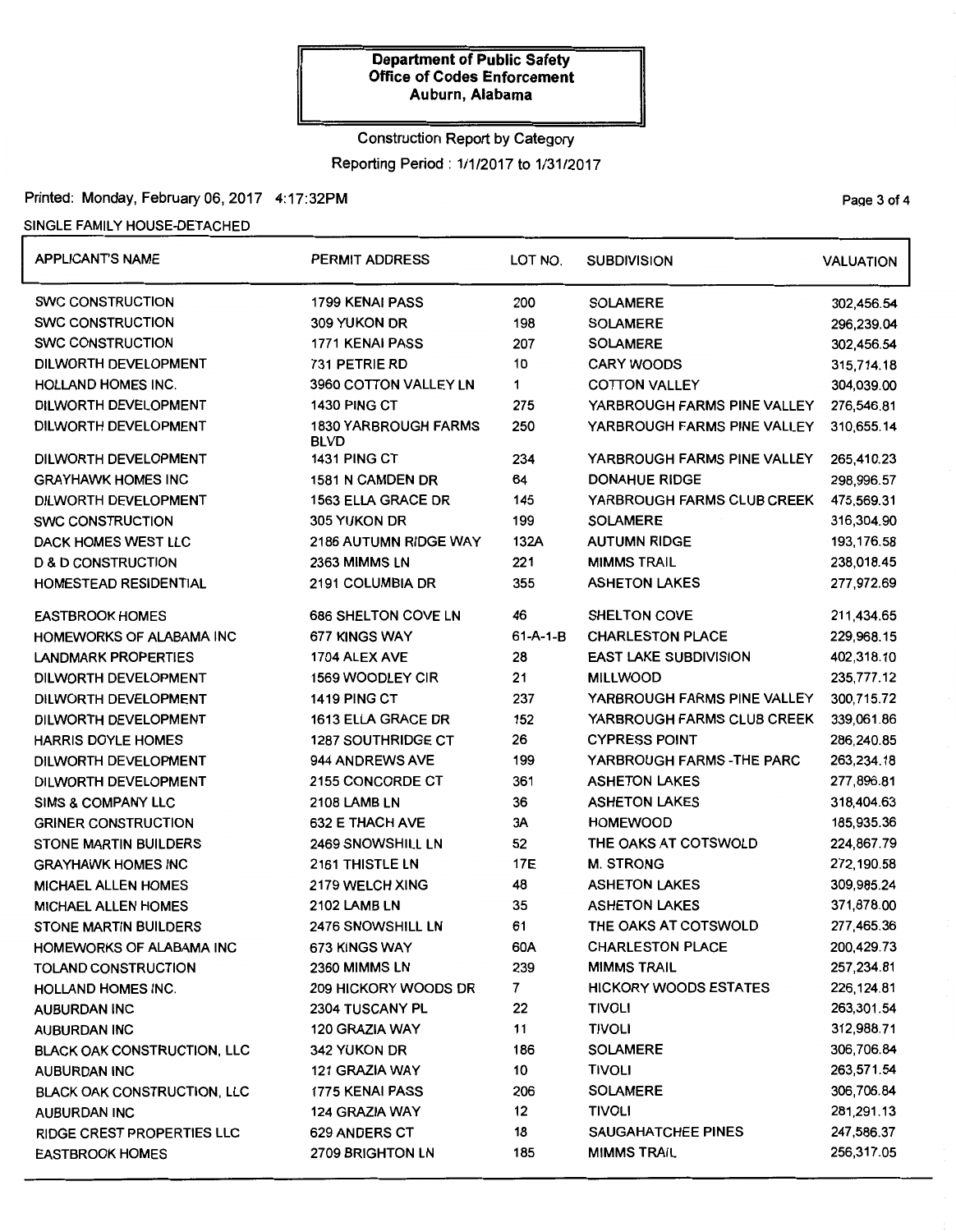### Construction Report by Category

Reporting Period: 1/1/2017 to 1/31/2017

Printed: Monday, February 06, 2017 4:17:32PM

SINGLE FAMILY HOUSE-DETACHED

| <b>APPLICANTS NAME</b>                                                                                                                                                                                                    | <b>PERMIT ADDRESS</b>                                                                                                                                                                              | LOT NO.                                 | <b>SUBDIVISION</b>                                                                                                                                              | <b>VALUATION</b>                                                                                                  |
|---------------------------------------------------------------------------------------------------------------------------------------------------------------------------------------------------------------------------|----------------------------------------------------------------------------------------------------------------------------------------------------------------------------------------------------|-----------------------------------------|-----------------------------------------------------------------------------------------------------------------------------------------------------------------|-------------------------------------------------------------------------------------------------------------------|
| <b>HARRIS DOYLE HOMES</b><br><b>WILLIAM P WARE</b><br><b>DILWORTH DEVELOPMENT</b><br>ADAMSON CONSTRUCTION CORP LLC<br><b>STONE MARTIN BUILDERS</b><br><b>EASTBROOK HOMES</b><br><b>GRAYHAWK HOMES INC</b><br>$COUNT = 48$ | <b>1270 SOUTHRIDGE CT</b><br>339 SHELL TOOMER PKWY<br><b>1861 YARBROUGH FARMS</b><br><b>BLVD</b><br>1270 FALLS CREST PL<br>525 HEYWOOD ST<br><b>734 SHELTON COVE LN</b><br><b>1961 PRESERVE DR</b> | 46<br>3<br>241<br>84<br>38A<br>38<br>19 | <b>CYPRESS POINT</b><br><b>GREENBRIAR</b><br>YARBROUGH FARMS PINE VALLEY<br>YARBROUGH FARMS PH II<br><b>COTSWOLDS</b><br><b>SHELTON COVE</b><br><b>PRESERVE</b> | 281,923.65<br>509,000.00<br>281,397.75<br>408,902.99<br>423,792.03<br>238,888.24<br>434,277.15<br>14, 181, 371.56 |
| <b>STORE/CUSTOMER SERVICE</b>                                                                                                                                                                                             |                                                                                                                                                                                                    |                                         |                                                                                                                                                                 |                                                                                                                   |
| <b>APPLICANT'S NAME</b>                                                                                                                                                                                                   | PERMIT ADDRESS                                                                                                                                                                                     | LOT NO.                                 | <b>SUBDIVISION</b>                                                                                                                                              | <b>VALUATION</b>                                                                                                  |
| <b>MIHADA INC.</b><br>$COUNT = 1$<br>STRUCTURE OTHER THAN BUILDING                                                                                                                                                        | 2319 BENT CREEK RD                                                                                                                                                                                 |                                         | <b>AUBURN EXCHANGE</b>                                                                                                                                          | 875,227.20<br>875,227.20                                                                                          |
| <b>APPLICANT'S NAME</b>                                                                                                                                                                                                   | <b>PERMIT ADDRESS</b>                                                                                                                                                                              | LOT NO.                                 | <b>SUBDIVISION</b>                                                                                                                                              | <b>VALUATION</b>                                                                                                  |
| <b>BATSON COOK</b><br>$COUNT = 1$                                                                                                                                                                                         | <b>2489 CALDWELL CT</b>                                                                                                                                                                            |                                         |                                                                                                                                                                 | 26,300.00<br>26,300.00                                                                                            |

TOTAL COUNT= 95 TOTAL VALUATION= 17,116,390.21

<u>And MNA</u>

Page 4 of 4